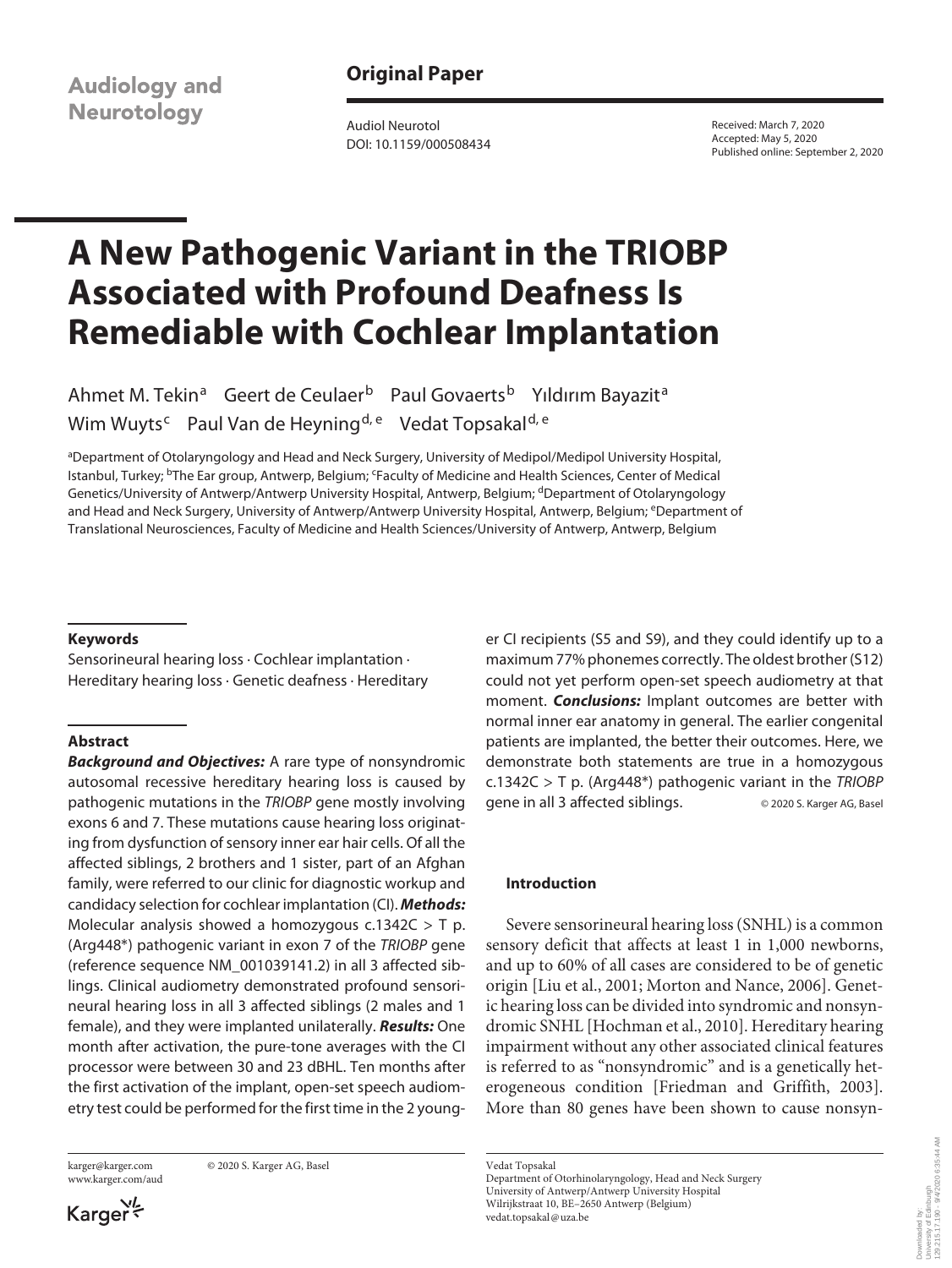dromic hereditary hearing loss [Miyagawa et al., 2016]. Nevertheless, in only one-third of SNHL patients and in one-fourth of patients with cochlear implants, pathogenic mutations in common hearing loss genes can be identified [Wu et al., 2008a; Wu et al., 2011; Miyagawa et al., 2013].

A nonfrequent type of deafness is *TRIOBP*-associated nonsyndromic autosomal recessive hereditary hearing loss. In 2006, Riazuddin et al. [2006] and Shahin et al. [2006] mapped DFNB28 to chromosome 22q13.1 and found that pathogenic mutations in *TRIOBP* were diverging with hearing loss in 15 families. The *TRIOBP* gene encodes TRIO- and filamentous-actin-binding proteins, which take a significant role in the durability and stiffness of hair cell stereocilia in the cochlea [Kitajiri et al., 2010]. Stereocilia are mechanosensorial structures which are embedded in the apical surface and roots of inner ear hair cells and the cuticular plate [Katsuno et al., 2019]. Soundinduced deflections of the stereocilia bundle change the open probability of the mechanotransduction channel and thereby initiate electrochemical signals that are transmitted via the eighth nerve to the auditory cortex [Zhao and Müller, 2015]. Rigidity and flexibility of the stereocilia bundle during stimuli are of great importance for functioning, and its absence or dysfunction leads to hearing loss due to degeneration of hairy cells with mechanic sensor. Although the length of stereocilia differs according to their place in the cochlea, their rootlet dimensions are identical. There is evidence for a physical connection between the rootlets and the lateral wall. This relation and other characteristics of the cytoskeleton in the apex account for somatic motility in the cochlear amplifier. Some fitting strategies and implant design take this into account in application of cochlear implants [Landsberger et al., 2016]. Its stiffness and durability are secured by its rootlets, pliable structures that harbor the base of the stereocilia into the cuticular plate. Rootlets are formed by densely packed, tapered actin filaments at the base of each stereocilium [Furness et al., 2008].

It has been revealed that the *Triobp* mouse mutant *TriobpΔex8/Δex8* with an engineered deletion of exon 8 (orthologous to human exon 6) fails to form normal rootlets, even though parts of the stereocilia develop normally. Upon stimulation of stereocilia of the *TriobpΔex8/Δex8* mouse, hyperflexibility of the stereocilia and decreased pivot rigidity were noticed, followed by progressive stereocilia degeneration. Consequently, *TriobpΔex8/Δex8* mice are profoundly deaf from an early age [Kitajiri et al., 2010]. This mimics DFNB28 in humans and explains the severity and early prelingual onset of hearing loss.

Various isoforms of the protein, diverging in total length and expression pattern, have been explored [Riazuddin et al., 2006; Shahin et al., 2006]. Both human and mouse isoforms are classified into long (TRIOBP-3, TRI-OBP-5, and TRIOBP-6) and short (TRIOBP-1, TRI-OBP-2, and TRIOBP-4) isoforms. Interestingly, no part of the protein is shared between TRIOBP-1 and TRI-OBP-4 [Seipel et al., 2001]. Such a variety of isoforms encoded by a single gene may be explained by the presence of 6 accepted alternative promoters [Thierry-Mieg and Thierry-Mieg, 2006]. TRIOBP-1 is ubiquitously expressed in different tissues and was found in the whole brain, liver, spleen, kidney, retina, and inner ear [Riazuddin et al., 2006]. TRIOBP-1 plays an important role in regulation of adherent junctions as well as reorganization of the actin cytoskeleton, particularly in stress fibers and cortical F-actin [Shahin et al., 2006]. TRIOBP-4 and TRI-OBP-5 were particularly found in the adult cochlea and retina of both humans and mice. In the inner ear, TRI-OBP-4 and TRIOBP-5 are expressed in stereocilia rootlets. Furthermore, TRIOBP-4 is also localized along the whole length of stereocilia. Proper structure of the rootlets is important for stereocilia rigidity and stiffness, thereby allowing normal process of sound transmission [Kitajiri et al., 2010].

Cochlear implantation (CI) is currently regarded as the regular treatment modality for severe to profound SNHL. CI has well-documented benefits for spoken language, reading skills, and cognitive development [Niparko et al., 2010], but the hearing results after CI can vary among individuals. Outcomes of CI are highly variable depending on numerous factors such as age at onset of the auditory problem, CI age, and amount of residual hearing [Francis et al., 2004; Vlahović and Šindija, 2004]. Another probable factor that can affect the outcomes of the cochlear implants is the etiology of hearing loss. Etiologies including neural and/or central damage to the auditory system have poor outcomes after CI than those primarily affecting the hair cells like hereditary nonsyndromic deafness [Pyman et al., 2000; Francis et al., 2004; Taitelbaum-Swead et al., 2006]. In this study, we report a pathogenic variant in the *TRIOBP* gene and hearing outcomes after CI and a rather novel fitting strategy in all 3 affected siblings.

# **Materials and Methods**

#### *Subjects*

Of all the affected siblings, 2 brothers and 1 sister, part of an Afghan refugee consanguineous family that arrived in Belgium early 2017, were referred to the outpatient clinic of our tertiary re-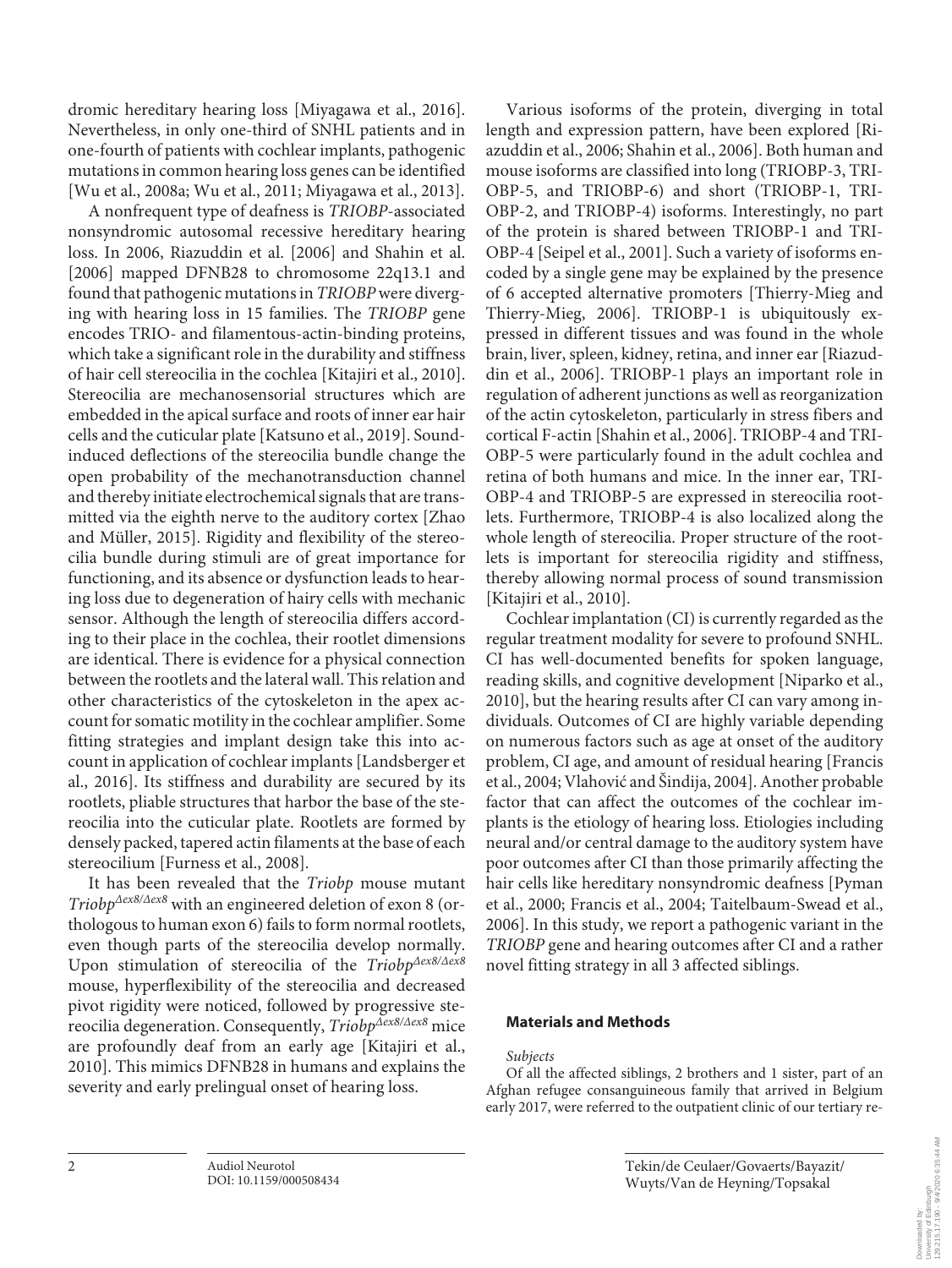

**Fig. 1.** The pedigree and corresponding audiograms of the siblings. **a** The pedigree. **b** Preoperative nonaided (gray) and aided (black) audiometric thresholds for S5. **c** Preoperative nonaided (gray) and aided (black) audiometric thresholds for S9. **d** Preoperative nonaided (gray) and aided (black) audiometric thresholds for S12.

ferral center for otology and neurotology for diagnostic workup and candidacy selection for CI. All study cases were under the age of 18 years; therefore, both parents have signed a written informed consent for surgery, genetic testing, and anonymized use of data for scientific purposes for all children and their own data. The study was conducted ethically in accordance with good clinical practice according the World Medical Association Declaration of Helsinki. Since this was a retrospective chart study not requiring any extra visits, interventions, or examinations of the participants, the study has been granted an exemption from requiring ethics approval. At the time of their registration at the clinic, the 3 affected children were 5, 9, and 12 years old, and hereafter the subjects are referred to as S5, S9, and S12, respectively. These children were referred to a special education system in their home country and used gestures as their sole communication mode. Of all the affected siblings, 2 brothers and 1 sister had SNHL requiring cochlear implant surgery. Other siblings have normal hearing thresholds and have not been involved in the genetic study.

#### *Audiological Evaluation*

Clinical audiometry was performed to obtain nonaided puretone air and bone conduction thresholds according to ISO 8253-1 [2010] standards. The hearing thresholds were determined using pulsed pure-tones in the frequency range from 125 Hz to 8 kHz. Aided sound field audiometry was performed according to ISO 8253-2 [2009] standards. The thresholds were determined using warble tones in the frequency range from 250 Hz to 6 kHz.

Speech audiometry was performed following ISO 8253-3 [2012] standards. The Flemish version of the Göttingen speech lists was used to assess the children's speech perception [Wouters et al., 1994]. This test consists of 12 lists each containing 10 consonant-vowel-consonant (CVC) words. The percentage of correctly repeated phonemes in the open-set condition was scored. Monosyllable words were presented at discrete intensities of 40, 55, 70, and 85 dB SPL, and a weighted averaged phoneme speech index (EaSI, Eargroup Speech Index) was calculated over the intensities (phoneme score at 70 dB SPL receives double weight).

Spectral discrimination capacity of the aided ears (fitted with hearing aids or with a cochlear implant) was assessed using the A§E-Phoneme discrimination test. This test was first described by Govaerts et al. [2006] and was part of the psychoacoustic test suite that is incorporated in the Audiqueen audiological database software (Otoconsult NV, Antwerp, Belgium).

Auditory brainstem response testing was done using the Biologic® Navigator Pro system (Natus, Pleasanton, CA, USA). Otoacoustic emission testing was done using the Otoport registration device (Otodynamics Ltd., Hatfield, UK).

#### *Molecular Analysis*

Molecular analysis was performed on DNA extracted from fresh blood using standard techniques. Variant analysis was performed by next generation sequencing (NGS) on the NextSeq500 sequencer (Illumina, San Diego, CA, USA) after Haloplex enrichment of a gene panel consisting of 99 genes known to be impli-

TRIOBP Pathogenic Variant Causing Deafness Is Remediable with CI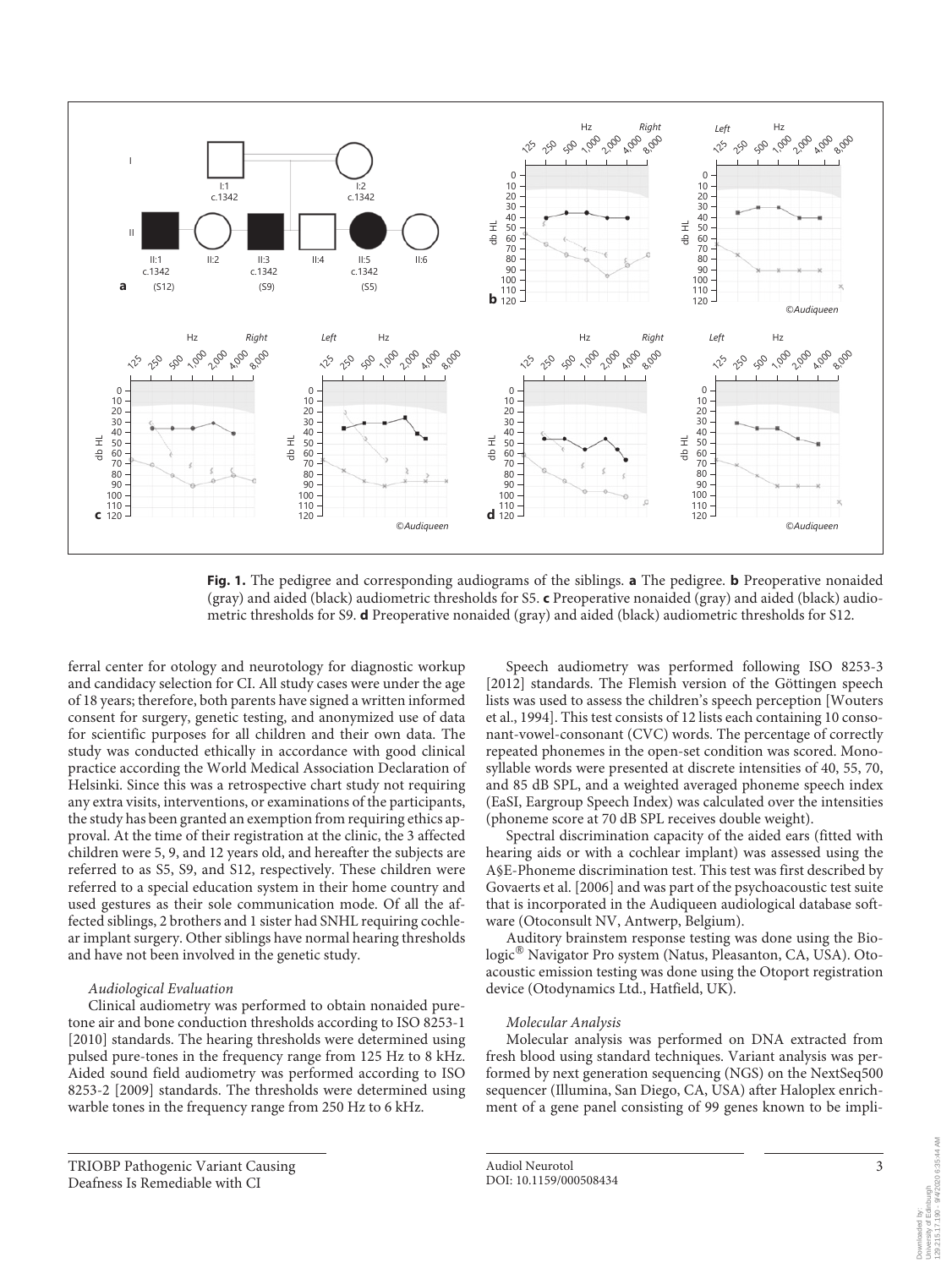cated in nonsyndromal hearing loss. Sequence data were analyzed with SeqNext Analysis Software (JSI medical systems, Ettenheim, Germany). For all individual genes, a  $30\times$  coverage was obtained for >95% of the coding sequence, and for the total gene panel, a 30× coverage was obtained for >98% of the total coding sequences of all genes. Minimal minor allele frequency threshold for variant detection is not based on frequency in a database but on frequency in the generated sequence reads. Potentially pathogenic variants were confirmed by Sanger sequencing. Classification of variants was performed according to ACMG guidelines [Richards et al., 2015]. Parental origin of detected variants was done by conventional Sanger sequencing on the ABI3130XL genetic analyzer (Applied Biosystems).

# **Results**

# *Molecular Analysis*

Molecular analysis showed a homozygous c.1342C > T p. (Arg448\*) pathogenic variant in exon 7 of the *TRIOBP* gene (reference sequence NM\_001039141.2) in all 3 affected siblings. No other shared variants providing another possible explanation for the hearing loss were observed. Both parents were shown to be heterozygous carrier of this variant.

# *Preoperative Audiological Findings*

All 3 affected siblings presented with bilateral profound SNHL with pure-tone averages between 83 and 90 dB HL. The hearing loss was first detected in their home country around the age of 2, strongly suggesting a congenital onset. S12 received his first hearing aid as late as the age of 8 years, S9 at the age of 5 years, and S5 at the age of 4 years. The pedigree and corresponding audiograms of the siblings are shown in Figure 1.

Preoperatively, the A§E-Phoneme discrimination test was performed to assess the spectral discrimination capacity of the children's ears fitted with state-of-theart power hearing aids. S5 was able to discriminate only 55% of the 20 presented phoneme contrasts using her hearing aids, S9 could discriminate 95% of the contrasts, and S12 was able to discriminate 75% of the contrasts (Fig. 2).

Speech audiometry tests could not be performed preoperatively in any of the children because none had developed oral speech by the moment of testing. In the process for candidacy for CI, all 3 siblings also underwent ABR testing. No peaks could be identified on the traces up to the maximum output of the ABR testing apparatus (90 dB nHL). No distortion product otoacoustic emissions (DPOAEs) could be recorded from the 6 ears.



**Fig. 2.** Preoperative A§E-Phoneme discrimination results with a hearing aid fitted to the best unaided ear for (from left to right) S5, S9, and S12. In gray the phoneme pairs that could be discriminated, and in black the contrasts that could not be discriminated.

# *Audiological Outcome after CI*

All 3 children were implanted unilaterally at the University Hospital of Antwerp. All received a Nucleus CI532 implant on the right ear. The first activation of the implant speech processor took place 2 weeks after surgery. A Nucleus CP1000 speech processor was fitted according to the FOX target-driven, computer-assisted approach as described [Govaerts et al., 2010; Battmer et al., 2015; Buechner et al., 2015].

Through this procedure, the sound field thresholds with the implant system in place quickly improved and reached near-normal values. One month after activation, the pure-tone averages with the CI processor were between 30 and 23 dB HL, and the pure-tone averages 1 year after activation are shown in Figure 3.

The spectral discrimination using the A§E-Phoneme discrimination test was repeated after CI. One month after activation, S5 could discriminate 85% of the contrasts, and S9 and S12 could discriminate 90% and 100%, respectively. S5 and S9 further improved their discrimination capacity, and after 3 months, they could discriminate 95 and 100% of the presented phoneme contrasts, respectively. Finally, at 5 months after CI activation, S5 was also able to discriminate all 20 contrasts (100%) (Fig. 4).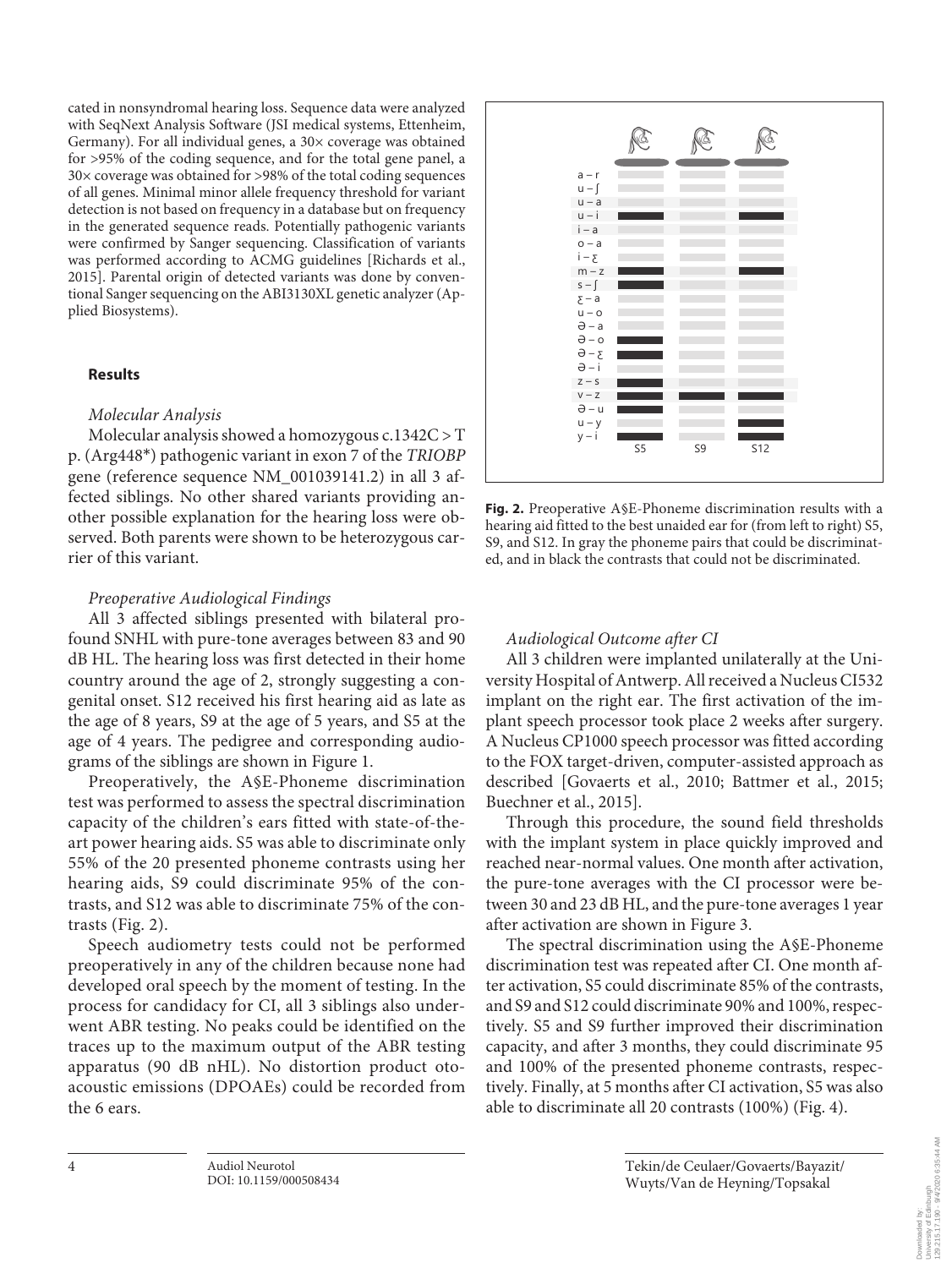

**Fig. 3.** Postoperative audiometric thresholds with the Nucleus CP1000 processor. **a** One month after activation (yellow) and 1 year after activation (red) results for S5. **b** One month after activation (yellow) and 1 year after activation (red) results for S9. **c** One month after activation (yellow) and 1 year after activation (red) results for S12.



**Fig. 4.** Postoperative A§E-Phoneme discrimination scores with the Nucleus CP1000 processor. **a** One month, 3 months, and 5 months after activation results for S5 (in the direction of the arrow increased discrimination scores). **b** One month and 3 months after activation results for S9 (in the direction of the arrow increased discrimination score). **c** One month and 3 months after activation results for S12 (in the direction of the arrow not changed discrimination score). In gray the phoneme pairs that could be discriminated, and in black the contrasts that could not be discriminated.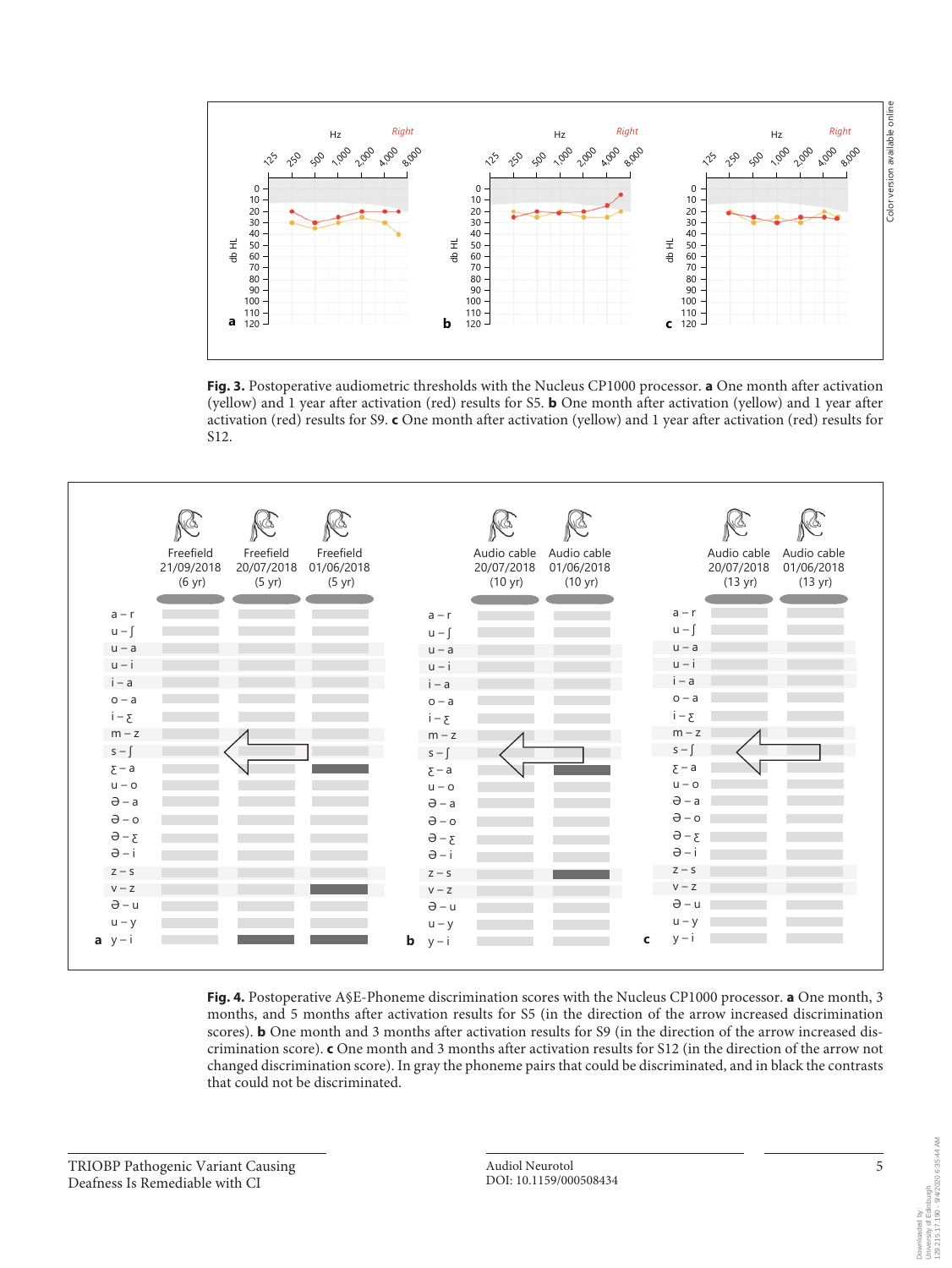

**Fig. 5.** Postoperative open-set speech audiometry results. **a** Ten months after the first activation of the implant, the average speech score (EaSI) was 63% correct for S5. **b** Ten months after the first activation of the implant, the average speech score (EaSI) was 71% correct for S9.

By the start of 2019, 10 months after the first activation of the implant, the open-set speech audiometry test could be performed for the first time by the 2 younger CI recipients (S5 and S9). Both children could identify up to a maximum of 77% phonemes correctly. The complete speech audiometric curves indicated an average speech score (EaSI) of 63% correct for S5 and 71% correct for S9, as shown in Figure 5. The older sibling (S12) could not yet perform open-set speech audiometry at that moment.

# **Discussion**

This study presents a homozygous p. (Arg448\*) variant detected in the *TRIOBP* gene in an Afghan family where 3 affected siblings suffer from a profound hearing loss. The 3 siblings (2 males, 1 female) were implanted successfully and showed clear benefit after CI.

The *TRIOBP* gene encodes for a structure protein that has various isoforms. Most mutation-related hearing loss usually originates from the dysfunction of sensory hairy cells in the cochlea. The relationship between TRIOBP-1 and diseases has not been elucidated as much as TRI-OBP-4 and TRIOBP-5. Although TRIOBP-1 and TRI-OBP-4 have been reported to have completely different functions, both have been shown to be associated with cancer [Park et al., 2018]. It has been shown that TRI-OBP-4 and/or TRIOBP-5 is required for hearing, whereas TRIOBP-1 is necessary for the viability and development of the embryo [Kitajiri et al., 2010]. Pathogenic variants in the *TRIOBP* gene are not among the most common causes of hearing loss. In the literature, 22 families [Diaz-Horta et al., 2012; Fardaei et al., 2015; Gu et al., 2015; Yan

et al., 2016; Naz et al., 2017] and 2 isolated cases [Wesdorp et al., 2017] were reported to show induced hearing loss due to the mutation in the *TRIOBP* gene, and this is found in subjects from USA, China, India, Iran, Pakistan, Palestine, South Africa, Turkey, and the Netherlands. Our patients originate from Afghanistan.

TRIOBP-5 which is an isoform TRIOBP is reported to be expressed itself at roots of stereocilia, and TRIOBP-4 is reported to be expressed along the root and the whole stereocilia [Kitajiri et al., 2010]. TRIOBP-4 and TRI-OBP-5 should function correctly for morphologic and functional durability and continuity, and the mutation of these isoforms in DFNB28 leads to stereociliary fusion which arises from the impairment of actin netstat apical sites of inner ear hairy cells [Park et al., 2018]. In a study conducted with rats, inactivation of TRIOBP-5 and TRI-OBP-4 was shown to cause impairment in the structure of stereocilia bundles in hair cells and also in the supportive cells that have important functions for normal sound transduction in the organ of Corti, facilitating its necessary mechanic flexibility [Katsuno et al., 2019]. Genetic, physiologic, and morphologic studies show that TRI-OBP-5 and TRIOBP-4 play an active role in these sensory and nonsensory cells in the inner ear.

The region of exon 7 is defined as hot point and shown to be more susceptible to mutations due to the accumulation of repeated sequences [Pollak et al., 2017]. The *TRI-OBP* c.1342C > T p. (Arg448\*) variant detected in our patient's mutation is located in exon 7. This variant is reported (1/249546 alleles) in the gnomAD population in a European (non-Finnish) subject. As *TRIOBP* loss of function variants have been described before as the cause of hearing loss and the homozygous variant segregated in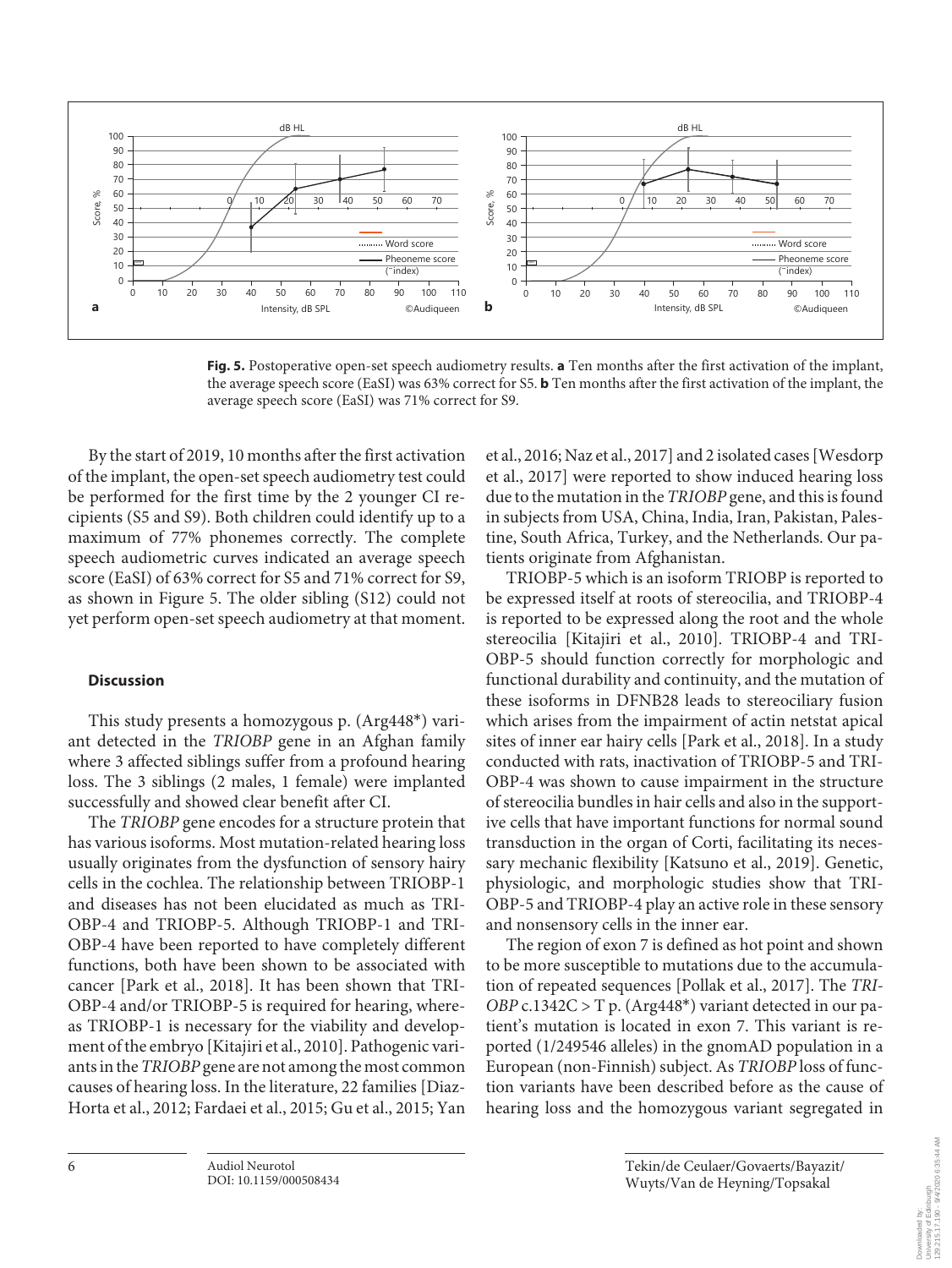this family with the hearing loss phenotype, we considered this variant as pathogenic. As with many different genetic HI types, DFNB28 shows allele heterogeneity [Wesdorp et al., 2017]. As far as we know, no further delineations in genotype-phenotype correlations exist between the different mutations on different exons and their correlations to hearing loss levels in TRIOBP as described for MYH9-RD [Verver et al., 2016; Wesdorp et al., 2017].

The results after CI found in the pedigree in this study are satisfactory as the hearing nerve is directly stimulated, by-passing hair cells with CI in patients with SNHL whose hairy cells are affected [Volk et al., 2013]. Many studies in CI patients indicate that patients with genetic hearing loss respond differently to the treatment [Wu et al., 2011; Miyagawa et al., 2013; Wu et al., 2015; Miyagawa et al., 2016]. While CI results were reported to be successful in hereditary deafness due to *GJB2*, *SLC26A4*, mitochondrial mutations, *OTOF*, Usher syndrome type I, *COCH* (DFNA9) and *MYH9* (DFNA17) [Wu et al., 2008b], *DFNB59* or *PCDH15* variants are associated with poor CI performance [Wu et al., 2015]. The spiral ganglion theory hypothesizes that CI is likely to fail in genetic deafness affecting the spiral ganglion [Eppsteiner et al., 2012]. However, some gene defects can have expression in the inner ear and also on the spiral ganglion cells [Beisel et al., 2000]. There are few studies on genotype-phenotype correlations in genes expressed in the spiral ganglion. The deafness genes *TMPRSS3*, *CHD7*, and *DDP1/TIMM8A* have expression in the spiral ganglion, and the results of the cochlear implant in mutations associated with these genes have been reported to be poor [Eppsteiner et al., 2012]. *TMPRSS3* encodes a transmembrane serine protease expressed in the spiral ganglion and is associated with DFNB8/10 [Guipponi et al., 2002]. Results of cochlear implants related to *TMPRSS*3 are controversial in the literature. In 1 study, outcomes of bilateral CI in a patient with *TMPRSS3* mutation affecting the spiral ganglion were found to be good; however, the results were not shared [Elbracht et al., 2007]. Initially, *TMPRSS* was even put forward as the ideal type of hearing loss for hybrid CI in electroacoustic strategies [Miyagawa et al., 2013]. The homozygous c.1342C > T p.(Arg448\*) pathogenic variant in exon 7 of the *TRIOBP* gene found in all 3 affected siblings is to date found to be expressed in hair cells, so far hair cells are affected in mutations of the *TRIOBP* gene as was seen in our patients, and postoperative outcomes were satisfactory as the spiral ganglion was directly stimulated with CI.

Preoperative prognostic factors should be defined, as CI is an invasive and expensive procedure. The outcome of CI is determined not only by genetic etiology but also by factors such as the duration and the time course of deafening, residual hearing, early implanted children (1st year of life), cognitive and biographic parameters, and acute cochlear trauma during CI [Dalbert et al., 2016; Lenarz, 2017]. Postoperative speech discrimination score is one of the most important indicators of success of the operation [Farhood et al., 2017]. In our patients, the two young siblings (S5 and S9) were quicker in rehabilitation at postoperative 5th month discrimination when compared to the older sibling (S12). This result shows that in patients with prelingual deafness due to genetic causes, younger patients may expect a better CI result than older patients [Miyagawa et al., 2016]. One of the benefits of early cochlear implant application is to minimize the gap between the age of language development and chronological age and to learn hearing information during sensitive hearing and language development periods [Ciscare et al., 2017]. Postoperative follow-up period is as important as preoperative period. A good follow-up of CI operation may be yielded with psychosocial support by evaluating the results together with the family and the audiology team at least every 6 months [Riahi et al., 2013].

Finally, this study describes a new potential variant affecting the *TRIOBP* gene in an Afghani family where 3 affected siblings suffer from a profound hearing loss. We also describe the preoperative audiological findings and the audiological outcome after CI. Based on the improvement of the all 3 affected siblings, we conclude that patients with hereditary hearing loss due to the *TRIOBP* mutation appear to be good candidates for CI.

# **Acknowledgements**

We thank the patients for their cooperation.

# **Statement of Ethics**

All study cases were under the age of 18 years; therefore, both parents have signed a written informed consent for surgery, genetic testing, and anonymized use of data for scientific purposes for all children and their own data. The study was conducted ethically in accordance with good clinical practice according the World Medical Association Declaration of Helsinki. Since this was a retrospective chart study not requiring any extra visits, interventions, or examinations of the participants, the study has been granted an exemption from requiring ethics approval.

#### **Conflict of Interest Statement**

The authors declare that they have no conflicts of interest.

TRIOBP Pathogenic Variant Causing Deafness Is Remediable with CI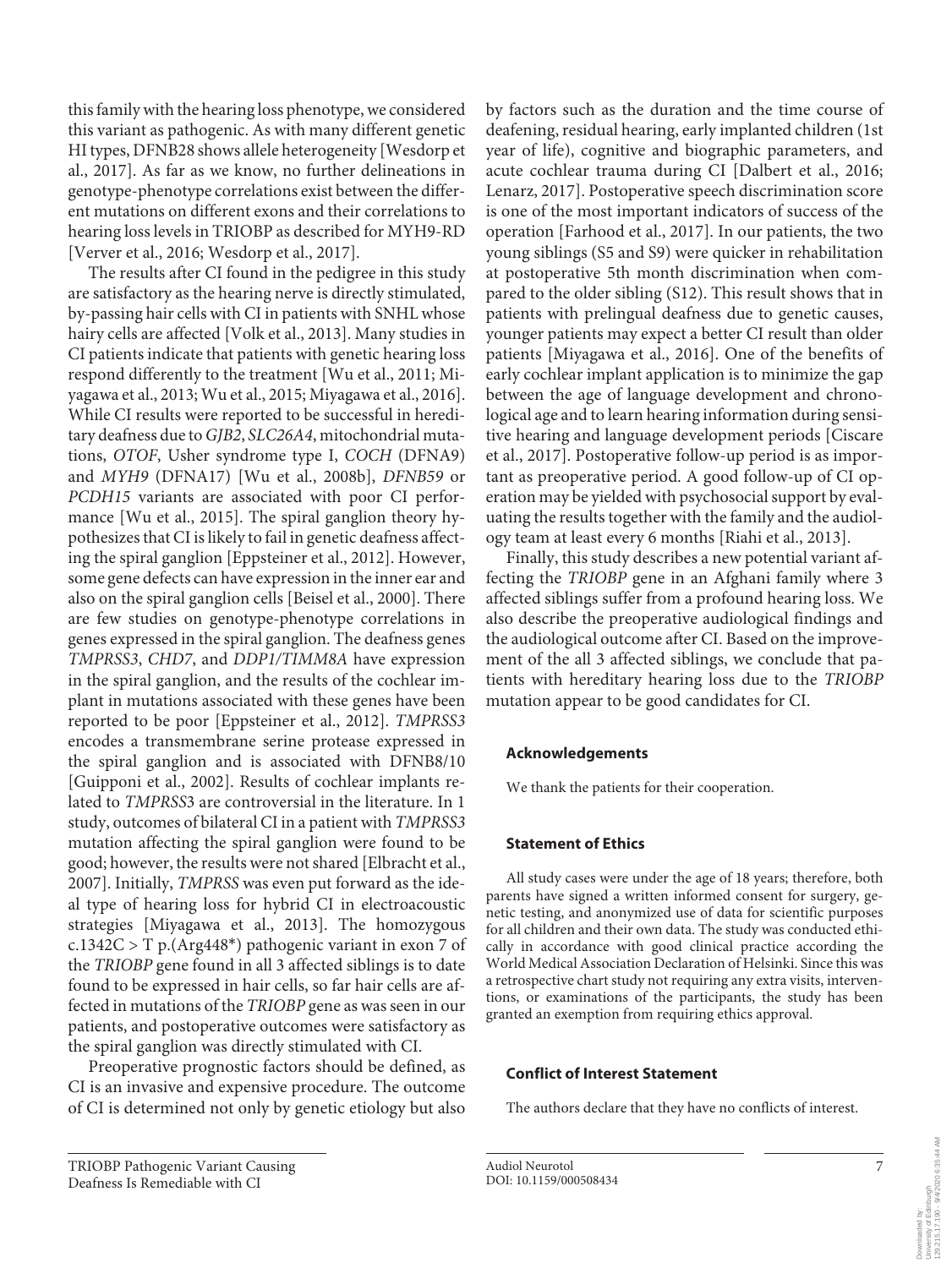### **Funding Sources**

This research received no specific grants from any funding agency, commercial sectors, or not-for-profit sectors.

# **Author Contributions**

Vedat Topsakal, Paul Van de Heyning, Geert de Ceulaer, and Paul Govaerts performed interventions, data validation, and data analysis and approved the final version of the manuscript. Ahmet M. Tekin, Yıldırım Bayazit, and Vedat Topsakal were involved in study design, data analysis, and writing. Wim Wuyts and Vedat Topsakal were involved in genetic evaluation and interpretation.

#### **References**

- Battmer RD, Borel S, Brendel M, Buchner A, Cooper H, Fielden C, et al. Assessment of "Fitting to Outcomes Expert" FOX™ with new cochlear implant users in a multi-centre study. Cochlear Implants Int. 2015;16:100–9.
- Beisel KW, Nelson NC, Delimont DC, Fritzsch B. Longitudinal gradients of KCNQ4 expression in spiral ganglion and cochlear hair cells correlate with progressive hearing loss in DFNA2. Mol Brain Res. 2000;82:137–49.
- Buechner A, Vaerenberg B, Gazibegovic D, Brendel M, De Ceulaer G, Govaerts P, et al. Evaluation of the "Fitting to Outcomes eXpert" (FOX®) with established cochlear implant users. Cochlear Implants Int. 2015;16: 39–46.
- Ciscare GKS, Mantello EB, Fortunato-Queiroz CAU, Hyppolito MA, dos Reis ACMB. Auditory speech perception development in relation to patient's age with cochlear implant. Int Arch Otorhinolaryngol. 2017;21:206– 12.
- Dalbert A, Huber A, Veraguth D, Roosli C, Pfiffner F. Assessment of cochlear trauma during cochlear implantation using electrocochleography and cone beam computed tomography. Otol Neurotol. 2016;37:446–53.
- Diaz-Horta O, Duman D, Foster II J, Sırmacı A, Gonzalez M, Mahdieh N, et al. Whole-exome sequencing efficiently detects rare mutations in autosomal recessive nonsyndromic hearing loss. PLoS One. 2012;7:e50628.
- Elbracht M, Senderek J, Eggermann T, Thürmer C, Park J, Westhofen M, et al. Autosomal recessive postlingual hearing loss (DFNB8): compound heterozygosity for two novel TMPRSS3 mutations in German siblings. J Med Genet. 2007;44:e81.
- Eppsteiner RW, Shearer AE, Hildebrand MS, De-Luca AP, Ji H, Dunn CC, et al. Prediction of cochlear implant performance by genetic mutation: the spiral ganglion hypothesis. Hear Res. 2012;292:51–8.
- Fardaei M, Sarrafzadeh S, Ghafouri-Fard S, Miryounesi M. Autosomal recessive nonsyndromic hearing loss: a case report with a mutation in TRIOBP gene. Int J Mol Cell Med. 2015;4: 245.
- Farhood Z, Nguyen SA, Miller SC, Holcomb MA, Meyer TA, Rizk GH. Cochlear implantation in inner ear malformations: systematic review of speech perception outcomes and intraoperative findings. Otolaryngol Head Neck Surg. 2017;156:783–93.
- Francis HW, Pulsifer MB, Chinnici J, Nutt R, Venick HS, Yeagle JD, et al. Effects of central nervous system residua on cochlear implant results in children deafened by meningitis. Arch Otolaryngol Head Neck Surg. 2004;130: 604–11.
- Friedman TB, Griffith AJ. Human nonsyndromic sensorineural deafness. Annu Rev Genom Hum Genet. 2003;4:341–402.
- Furness DN, Mahendrasingam S, Ohashi M, Fettiplace R, Hackney CM. The dimensions and composition of stereociliary rootlets in mammalian cochlear hair cells: comparison between high- and low-frequency cells and evidence for a connection to the lateral membrane. J Neurosci. 2008;28:6342–53.
- Govaerts P, Daemers K, Yperman M, De Beukelaer C, De Saegher G, De Ceulaer G. Auditory speech sounds evaluation (A§E®): a new test to assess detection, discrimination and identification in hearing impairment. Cochlear Implants Int. 2006;7:92–106.
- Govaerts PJ, Vaerenberg B, De Ceulaer G, Daemers K, De Beukelaer C, Schauwers K. Development of a software tool using deterministic logic for the optimization of cochlear implant processor programming. Otol Neurotol. 2010;31:908–18.
- Gu X, Guo L, Ji H, Sun S, Chai R, Wang L, et al. Genetic testing for sporadic hearing loss using targeted massively parallel sequencing identifies 10 novel mutations. Clin Genet. 2015;87: 588–93.
- Guipponi M, Vuagniaux G, Wattenhofer M, Shibuya K, Vazquez M, Dougherty L, et al. The transmembrane serine protease (TMPRSS3) mutated in deafness DFNB8/10 activates the epithelial sodium channel (ENaC) in vitro. Hum Mol Genet. 2002;11: 2829–36.
- Hochman JB, Stockley TL, Shipp D, Lin VY, Chen JM, Nedzelski JM. Prevalence of Connexin 26 (GJB2) and Pendred (SLC26A4) mutations in a population of adult cochlear implant candidates. Otol Neurotol. 2010;31:919–22.
- ISO 8253-2 2009. Acoustics Audiometric test methods – Part 2: Sound field audiometry with pure-tone and narrow-band test signals. 2009.
- ISO 8253-1 2010. Acoustics Audiometric test methods – Part 1: Pure-tone air and bone conduction audiometry. 2010.
- ISO 8253-3 2012. Acoustics Audiometric test methods – Part 3: Speech audiometry. 2012.
- Katsuno T, Belyantseva IA, Cartagena-Rivera AX, Ohta K, Crump SM, Petralia RS, et al. TRIOBP-5 sculpts stereocilia rootlets and stiffens supporting cells enabling hearing. JCI Insight. 2019;4.
- Kitajiri S-i, Sakamoto T, Belyantseva IA, Goodyear RJ, Stepanyan R, Fujiwara I, et al. Actinbundling protein TRIOBP forms resilient rootlets of hair cell stereocilia essential for hearing. Cell. 2010;141:786–98.
- Landsberger DM, Vermeire K, Claes A, Van Rompaey V, Van de Heyning P. Qualities of single electrode stimulation as a function of rate and place of stimulation with a cochlear implant. Ear Hear. 2016;37:e149.
- Lenarz T. Cochlear implant: state of the art. GMS Curr Top Otorhinolaryngol Head Neck Surg. 2017;16:Doc04.
- Liu XZ, Xu LR, Sismanis A, Hu Y, Zhang SL, Nance WE, et al. Epidemiological studies on hearing impairment with reference to genetic factors in Sichuan, China. Ann Otol Rhinol Laryngol. 2001;110:356–63.
- Miyagawa M, Nishio S-y, Ikeda T, Fukushima K, Usami S-i. Massively parallel DNA sequencing successfully identifies new causative mutations in deafness genes in patients with cochlear implantation and EAS. PLoS One. 2013;8:e75793.
- Miyagawa M, Nishio S-Y, Usami S-I. A comprehensive study on the etiology of patients receiving cochlear implantation with special emphasis on genetic epidemiology. Otol Neurotol. 2016;37:e126.
- Morton CC, Nance WE. Newborn hearing screening: a silent revolution. N Engl J Med. 2006;354:2151–64.
- Naz S, Imtiaz A, Mujtaba G, Maqsood A, Bashir R, Bukhari I, et al. Genetic causes of moderate to severe hearing loss point to modifiers. Clin Genet. 2017;91:589–98.
- Niparko JK, Tobey EA, Thal DJ, Eisenberg LS, Wang N-Y, Quittner AL, et al. Spoken language development in children following cochlear implantation. JAMA. 2010;303:1498–506.
- Park S, Lee H, Kim M, Park J, Kim S-H, Park J. Emerging roles of TRIO and F-actin-binding protein in human diseases. Cell Commun Signal. 2018;16:1–5.
- Pollak A, Lechowicz U, Pieńkowski VAM, Stawiński P, Kosińska J, Skarżyński H, et al. Whole exome sequencing identifies TRIOBP pathogenic variants as a cause of post-lingual bilateral moderate-to-severe sensorineural hearing loss. BMC Med Genet. 2017;18:142.